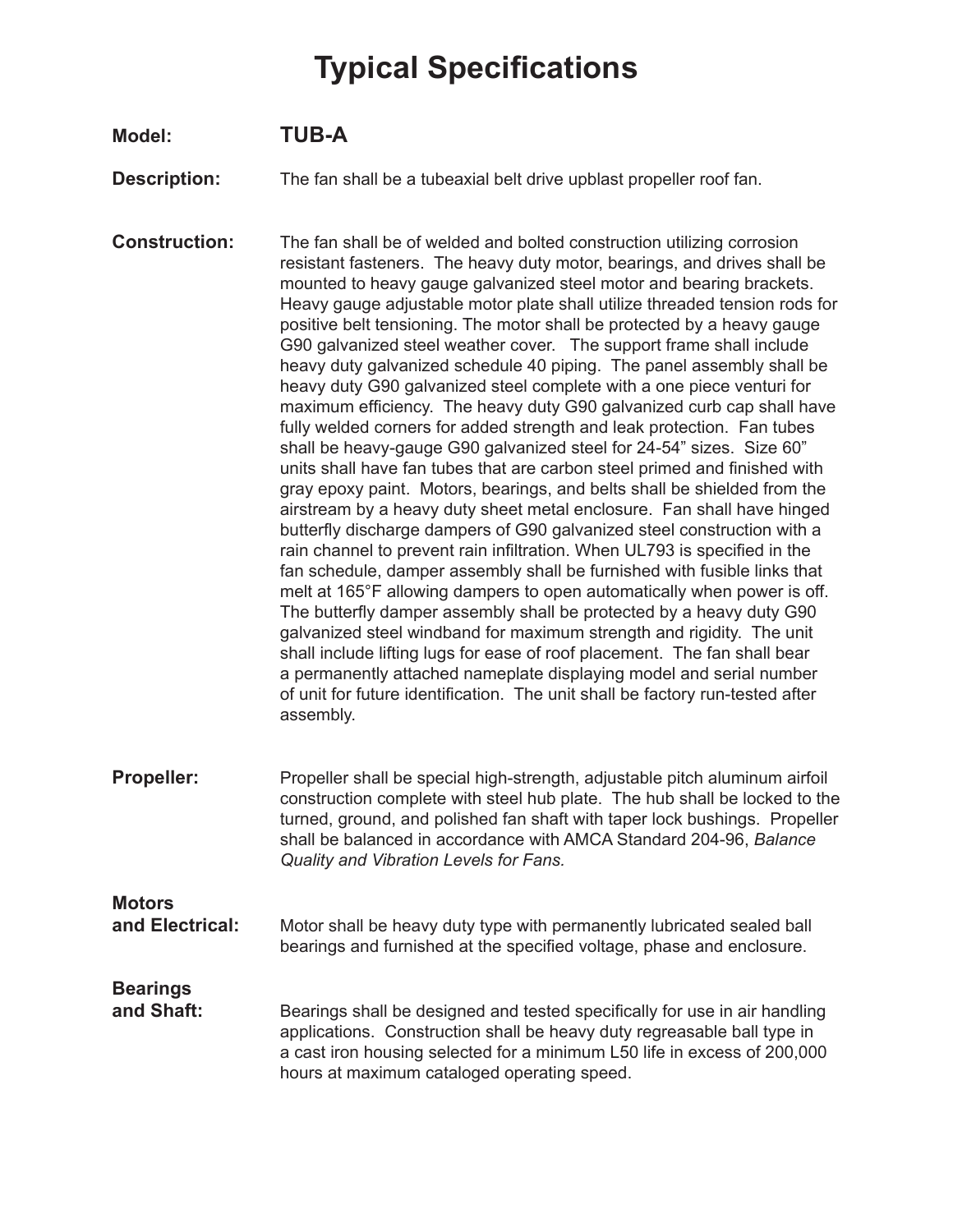| <b>Drives and</b>                         |                                                                                                                                                                                                                                                                                                                                                                                                                                                              |
|-------------------------------------------|--------------------------------------------------------------------------------------------------------------------------------------------------------------------------------------------------------------------------------------------------------------------------------------------------------------------------------------------------------------------------------------------------------------------------------------------------------------|
| <b>Belts:</b>                             | Belts shall be oil and heat resistant, non-static type. Drives shall be<br>precision machined cast iron type, keyed and securely attached to the<br>wheel and motor shafts. Drives shall be sized for 150 percent of the<br>installed motor horsepower. Unit shall have variable pitch sheaves<br>through 3 HP and fixed pitch sheaves on units with 5HP motors and<br>larger. The motor sheave must be factory selected for the specified fan<br>RPM range. |
| <b>Options and</b><br><b>Accessories:</b> | Optional accessories shall be provided either factory installed or field<br>installed as detailed in the fan schedules.                                                                                                                                                                                                                                                                                                                                      |
| <b>Certifications:</b>                    | Fan shall be listed by Underwriters Laboratories (cULus 705) when<br>specified in the fan schedule.                                                                                                                                                                                                                                                                                                                                                          |
| <b>Warranty:</b>                          | Manufacturer's warranty shall apply for a period of 1 year. See warranty<br>certificate for details.                                                                                                                                                                                                                                                                                                                                                         |
| <b>Product:</b>                           | Fan shall be model TUB-A as manufactured by Soler & Palau USA,<br>Jacksonville, Florida, a division of Soler and Palau Ventilation Group.                                                                                                                                                                                                                                                                                                                    |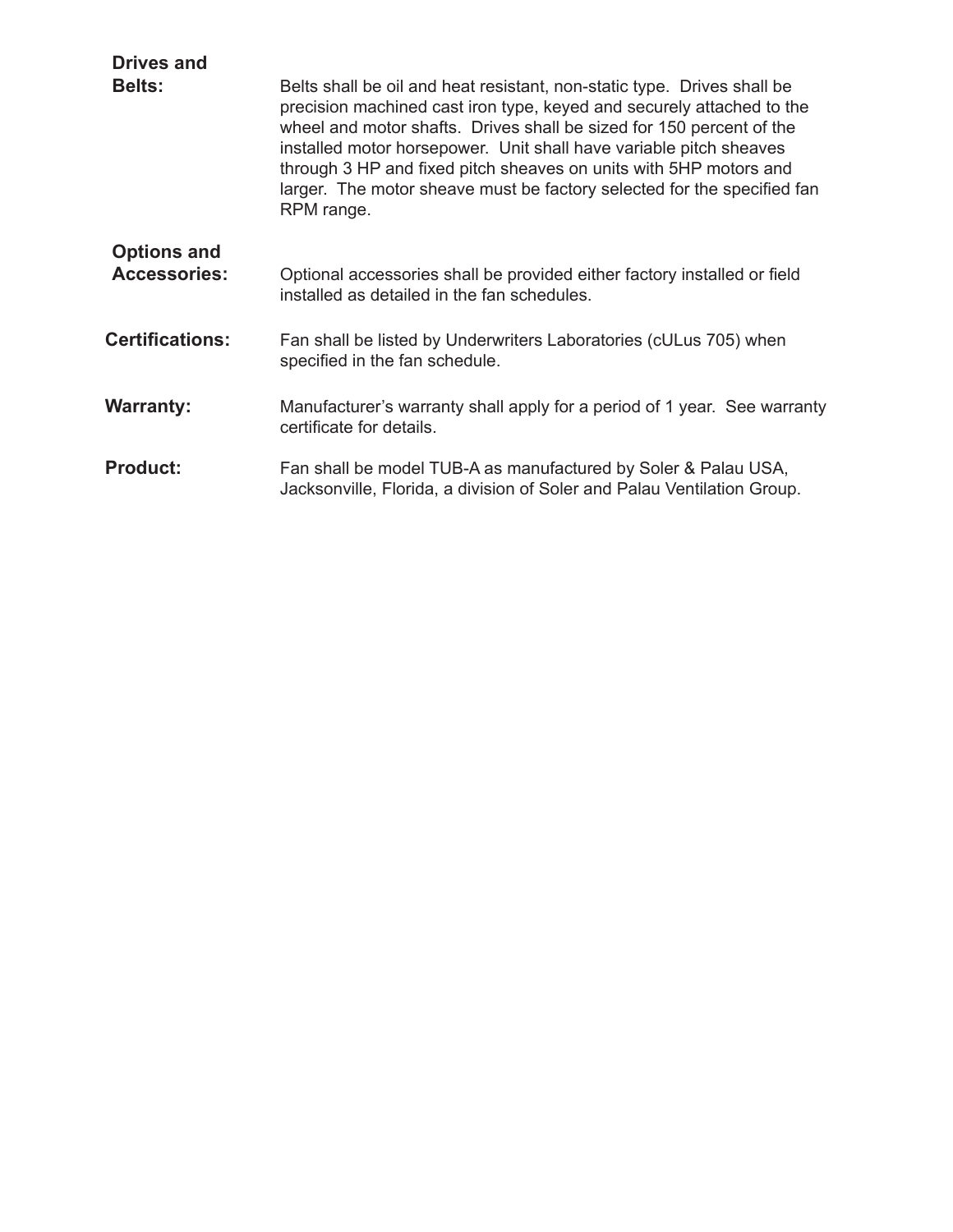## **Typical Specifications**

#### **Model: TUB-P**

**Description:** The fan shall be a tubeaxial belt drive upblast propeller roof fan.

**Construction:** The fan shall be of welded and bolted construction utilizing corrosion resistant fasteners. The heavy duty motor, bearings, and drives shall be mounted to heavy gauge galvanized steel motor and bearing brackets. Heavy gauge adjustable motor plate shall utilize threaded tension rods for positive belt tensioning. The motor shall be protected by a heavy gauge G90 galvanized steel weather cover. The support frame shall include heavy duty galvanized schedule 40 piping. The panel assembly shall be heavy duty G90 galvanized steel complete with a one piece venturi for maximum efficiency. The heavy duty G90 galvanized curb cap shall have fully welded corners for added strength and leak protection. Fan tubes shall be heavy-gauge G90 galvanized steel for 24-54" sizes. Size 60" units shall have fan tubes that are carbon steel primed and finished with gray epoxy paint. Motors, bearings, and belts shall be shielded from the airstream by a heavy duty sheet metal enclosure. Fan shall have hinged butterfly discharge dampers of G90 galvanized steel construction with a rain channel to prevent rain infiltration. When UL793 is specified in the fan schedule, damper assembly shall be furnished with fusible links that melt at 165°F allowing dampers to open automatically when power is off. The butterfly damper assembly shall be protected by a heavy duty G90 galvanized steel windband for maximum strength and rigidity. The unit shall include lifting lugs for ease of roof placement. The fan shall bear a permanently attached nameplate displaying model and serial number of unit for future identification. The unit shall be factory run-tested after assembly.

**Propeller:** Propeller shall be adjustable pitch fiberglass reinforced polypropylene complete with a high strength die cast aluminum hub. The hub shall be locked to the turned, ground, and polished fan shaft with taper lock bushings. Propeller shall be balanced in accordance with AMCA Standard 204-96, *Balance Quality and Vibration Levels for Fans.*

# **Motors**

**and Electrical:** Motor shall be heavy duty type with permanently lubricated sealed ball bearings and furnished at the specified voltage, phase and enclosure.

## **Bearings**

**and Shaft:** Bearings shall be designed and tested specifically for use in air handling applications. Construction shall be heavy duty regreasable ball type in a cast iron housing selected for a minimum L50 life in excess of 200,000 hours at maximum cataloged operating speed.